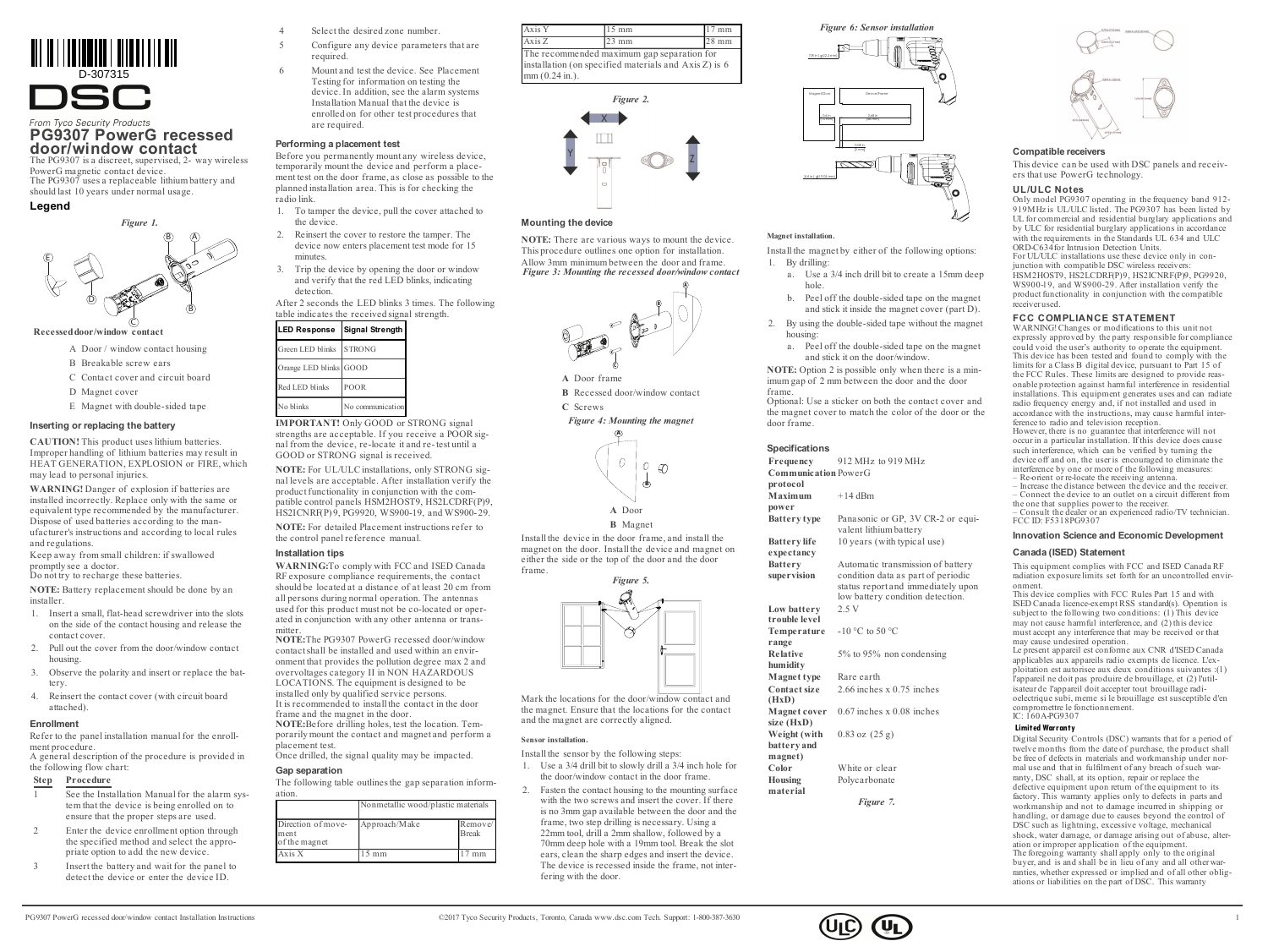contains the entire warranty. Digital Security Controls neither assumes responsibility for, nor authorizes any other person purporting to act on its behalfto modify or to change this warranty, nor to assume for it any other warranty or liability concerning this product. In no event shall DSC be liable for any direct or indirect or consequential damages, loss of anticipated profits, loss of time or any otherlosses incurred by the buyer in connection with the purchase, installation or operation or failure of this product. Warning: Digital Security Controls recommends that the entire system be completely tested on a regular basis. However, despite frequent testing, and due to, but not limited to, criminal tampering or electrical disruption, it is possible for this product to fail to perform as expected. IMPORTANT - READ CAREFULLY: DSC Software purchased with or without Products and Components is copyrighted and is purchased under the following license terms: This End-User License Agreement ("EULA") is a legal agreement between You (the company, individual or entity who acquired the Software and any related Hardware) and Digital Security Controls, a division of Tyco Safety Products Canada Ltd. ("DSC"), the manufacturer of the integrated security systems and the developer of the software and any related products or components ("HARDWARE") which You acquired. If the DSC software product ("SOFTWARE PRODUCT" or "SOFTWARE") is intended to be accompanied by HARDWARE, and is NOT accompanied by new HARDWARE, You may not use, copy or install the SOFTWAREPRODUCT. The SOFTWARE PRODUCT includes computer software, and may include associated media, printed materials, and "online" or electronic documentation. Any software provided along with the SOFTWARE PRODUCT that is associated with a separate end-user license agreement is licensed to You under the terms of that license agreement.

By installing, copying, downloading, storing, accessing or otherwise using the SOFTWAREPRODUCT, You agree unconditionally to be bound by the terms of this EULA, even if this EULA is deemed to be a modification of any previous arrangement or contract. If You do not agree to the terms of this EULA, DSC is unwilling to license the SOFTWAREPRODUCT to You, and You have no right to use it.

#### **SOFTWARE PRODUCT LICENSE**

The SOFTWARE PRODUCT is protected by copyright laws and international copyright treaties, as well as other intellectual property laws and treaties. The SOFTWARE PRODUCTis licensed, not sold.

1. GRANT OF LICENSE This EULA grants You the following rights:

(a) Software Installation and Use - For each license You acquire, You may have only one copy of the SOFTWARE PRODUCTinstalled.

(b) Storage/Network Use - The SOFTWAREPRODUCT may not be installed, accessed, displayed, run, shared or used concurrently on or from different computers, including a workstation, terminal or other digital electronic device. ("Device"). In other words, if You have several workstations. You will have to acquire a license for each workstation where the SOFTWARE will be used. (c) Backup Copy - You may make back-up copies of the SOFTWAREPRODUCT, but You may only have one copy per license installed at any given time. You may use the back-up copy solely for archival purposes. Except as expressly provided in this EULA, You may not otherwise make copies of the SOFTWARE PRODUCT, including the printed materials accompanying the SOFTWARE. 2. DESCRIPTION OF OTHER RIGHTS AND LIMITATIONS (a) Limitations on Reverse Engineering, Decompilation and Disassembly - You may not reverse engineer, decompile, or

disassemble the SOFTWARE PRODUCT, except and only to the extent that such activity is expressly permitted by applicable law notwithstanding this limitation. You may not make any changes or modifications to the Software, without the written permission of an officer of DSC. You may not remove any proprietary notices, marks or labels from the Software Product. You shall institute reasonable measures to ensure compliance with the terms and conditions of this EULA.

(b) Separation of Components - The SOFTWARE PRODUCTis licensed as a single product. Its component parts may not be separated for use on more than one HARDWAREunit.

(c) Single INTEGRATED PRODUCT - If You acquired this SOFTWAREwith HARDWARE, then the SOFTWARE PRODUCTis licensed with the HARDWARE as a single integrated product. In this case, the SOFTWARE PRODUCT may only be used with the HARDWARE as set forth in this EULA.

(d) Rental - You may not rent, lease or lend the SOFTWARE PRODUCT. You may not make it available to others or post it on a server or web site.

(e) Software Product Transfer - You may transfer all of Your rights under this EULA only as part of a permanent sale or transferof the HARDWARE, provided You retain no copies, You transfer all of the SOFTWARE PRODUCT (including all component parts, the media and printed materials any upgrades and this EULA), and provided the recipient agrees to the terms of this EULA. If the SOFTWARE PRODUCTis an upgrade, any transfer must also include all prior versions of the SOFTWARE PRODUCT.

(f) Termination - Without prejudice to any otherrights, DSC may terminate this EULA if You fail to comply with the terms and conditions of this EULA. In such event, You must destroy all copies of the SOFTWARE PRODUCT and all of its component parts.

(g) Trademarks - This EULA does not grant You any rights in connection with any trademarks or service marks of DSC

or its suppliers. 3. COPYRIGHT - All title and intellectual property rights in and to the SOFTWARE PRODUCT (including but not limited to any images, photographs, and text incorporated into the SOFTWARE PRODUCT), the accompanying printed materials, and any copies of the SOFTWARE PRODUCT, are owned by DSC or its suppliers. You may not copy the printed materials accompanying the SOFTWARE

PRODUCT. All title and intellectual property rights in and to the content which may be accessed through use of the SOFTWAREPRODUCT are the property of the respective content owner and may be protected by applicable copyright or other intellectual property laws and treaties. This EULA grants You no rights to use such content. All rights not expressly granted underthis EULA are reserved by DSC and its suppliers. 4. EXPORT RESTRICTIONS - You agree that You will not

export or re-export the SOFTWARE PRODUCT to any country, person, or entity subject to Canadian export restrictions.

5. CHOICE OF LAW - This Software License Agreement is governed by the laws of the Province of Ontario, Canada. 6. ARBITRATION - All disputes arising in connection with this Agreement shall be determined by final and binding arbitration in accordance with the Arbitration Act, and the parties agree to be bound by the arbitrator's decision. The place of arbitration shall be Toronto, Canada, and the language of the arbitration shall be English.

### **7. LIMITED WARRANTY**

(a) NO WARRANTY - DSC PROVIDES THE SOFTWARE "AS IS" WITHOUT WARRANTY. DSC DOES NOT WARRANTTHAT THE SOFTWARE WILL MEET YOUR REQUIREMENTS OR THAT OPERATION OF THE SOFTWARE WILL BE UNINTERRUPTED OR ERROR-FREE.

(b) CHANGES IN OPERATING ENVIRONMENT - DSC shall not be responsible for problems caused by changes in the operating characteristics of the HARDWARE, or for problems in the interaction of the SOFTWARE PRODUCT with non-DSC-SOFTWARE or HARDWARE PRODUCTS. (c) LIMITATION OF LIABILITY; WARRANTY REFLECTS ALLOCATION OF RISK - IN ANY EVENT, IF ANY STATUTE IMPLIES WARRANTIES OR CONDITIONS NOT STATED IN THIS LICENSE AGREEMENT, DSC'S ENTIRE LIABILITY UNDER ANY PROVISION OF THIS LICENSE AGREEMENT SHALL BE LIMITED TO THE GREATER OF THE AMOUNT ACTUALLY PAID BY YOU TO LICENSE THE SOFTWARE PRODUCT AND FIVE CANADIAN DOLLARS (CAD\$5.00). BECAUSESOME JURISDICTIONS DO NOT ALLOW THE EXCLUSION OR LIMITATION OF LIABILITY FOR CONSEQUENTIAL OR INCIDENTAL DAMAGES, THE ABOVE LIMITATION

MAY NOT APPLY TO YOU. (d) DISCLAIMER OF WARRANTIES - THIS WARRANTY CONTAINS THE ENTIRE WARRANTY AND SHALL BE IN LIEU OF ANY AND ALL OTHER WARRANTIES WHETHER EXPRESSED OR IMPLIED (INCLUDING ALL IMPLIEDWARRANTIES OF MERCHANTABILITY OR FITNESS FOR A PARTICULAR PURPOSE) AND OF ALL OTHER OBLIGATIONS OR LIABILITIES ON THE PART OF DSC. DSC MAKES NO OTHER WARRANTIES. DSC NEITHER ASSUMES NOR AUTHORIZES ANY OTHER PERSON PURPORTING TO ACT ON ITS BEHALF TO MODIFY OR TO CHANGE THIS WARRANTY, NOR TO ASSUMEFOR IT ANY OTHER WARRANTY OR LIABILITY CONCERNING THIS SOFTWARE PRODUCT. (e) EXCLUSIVE REMEDY AND LIMITATION OF WARRANTY- UNDER NO CIRCUMSTANCES SHALL DSC BE LIABLE FOR ANY SPECIAL, INCIDENTAL CONSEQUENTIAL OR INDIRECT DAMAGES BASED UPON BREACH OF WARRANTY, BREACH OF CONTRACT, NEGLIGENCE, STRICTLIABILITY, OR ANY

OTHER LEGAL THEORY. SUCH DAMAGES INCLUDE, BUT ARE NOT LIMITED TO, LOSS OF PROFITS, LOSS OF THE SOFTWARE PRODUCT OR ANY ASSOCIATED EQUIPMENT, COST OF CAPITAL, COST OF SUBSTITUTE OR REPLACEMENT FOURMENT FACILITIES OR SERVICES, DOWN TIME, PURCHASERS TIME, THE CLAIMS OF THIRD PARTIES, INCLUDING CUSTOMERS, AND INJURY TO PROPERTY. WARNING: DSC recommends that the entire system be completely tested on a regular basis. However, despite frequent testing, and due to, but not limited to, criminal tampering or electrical disruption, it is possible for this SOFTWARE  $PRODUC\hat{T}$  to fail to perform as expected. The term IC before the radio certification number signifies that the Industry Canada technical specifications were met. This Class B digital apparatus complies with Canadian ICES-003. This device complies with RSS-247 of Industry Canada. Operation is subject to the following two conditions: (1) this device may not cause interference, and (2) this device must accept any interference, including interference that may cause undesired operation of the device. Cet appareil numérique de la classe B est conforme à la norme NMB-003 du Canada. Ce dispositif satisfait aux exigences d'Industrie Canada, prescrites dans le document CNR-247. son utilisation est autorisée seulement aux conditions suivantes: (1) il ne doit pas produire de brouillage et (2) l'utilisateur du dispositif doit être prêt à accepter tout brouillage radioélectrique reçu, même si ce brouillage est susceptible de compromettre le fonctionnement du dis-

### **Contact encastré pour porte/fenêtre PowerG PG9307**

Le PG9307 est un émetteur à contact magnétique bidirectionnel PowerG sans fil, discret et géré. Le PG9307 utilise une pile lithium remplaçable offrant 10 années d'autonomie en conditions normales d'utilisation.

#### **Légende**

positif.



**Contact encastré pour porte/fenêtre**

A Boîtier du contact pour porte/fenêtre

B Ailettes de vis cassables

C Capot du contact et carte à circuit imprimée

D Capot de l'aimant

E Aimant avec bande adhésive double-face

#### **Insertion ou remplacement de la pile**

**ATTENTION:**Ce produit utilise des piles au lithium. Toute manipulation incorrecte des piles au lithium peut entraîner une ÉMISSION DE CHALEUR, une EXPLOSION ou un INCENDIE pouvant entraîner des blessures.

**ATTENTION:**Mal positionnées, les piles pourraient exploser. Remplacez les piles uniquement avec des piles du modèle conseillé par le fabricant, ou par un modèle équivalent. Mettez les piles usagées au rebut en suivant les instructions du fabricant et conformément aux règles et réglementations locales. Tenez-les hors de portée des enfants : en cas d'ingestion, consultez immédiatement un médecin. N'essayez pas de recharger ces piles. **REMARQUE:**Le remplacement de la pile doit être

effectué par un installateur.

- 1. Insérez un petit tournevis plat dans les fentes latérales du boîtier du contact et libérez le capot.
- 2. Retirez le capot du boîtier du contact pour fenêtre/ porte.
- 3. Respectez la polarité et insérez ou remplacez la pile.

4. Remettez en place le capot du contact (avec carte à circuit imprimée fixée).

### **Enregistrement**

Pour des informations détaillées sur la procédure d'enregistrement, consultez le manuel d'installation de la centrale.

Une description générale de la procédure est indiquée dans le tableau suivant :

## **Étape Procédure**

- 1 Consultez le manuel d'installation du système d'alarme dans lequel l'appareil est enregistré afin de suivre la procédure adéquate.
- 2 Utilisez la méthode préconisée pour accéder à l'option d'enregistrement de l'appareil et sélectionnez l'option correspondante pour ajouter un nouvel appareil.
- 3 Insérez la pile et attendez que la centrale détecte l'appareil, ou saisissez l'identifiant de l'appareil.
- 4 Sélectionnez le Numéro de zone voulu.
- 5 Configurez les paramètres nécessaires de l'appareil.
- 6 Montez et testez l'appareil. Pour savoir comment tester l'appareil, consultez la section Test d'emplacement. Consultez également le Manuel d'installation des systèmes d'alarme dans lesquels l'appareil est enregistré pour connaître la procédure à suivre.

#### **Test de l'emplacement**

Avant d'installer un appareil sans fil de manière définitive, montez l'appareil provisoirement et testez sa position sur le dormant, le plus près possible de l'emplacement prévu. Ceci permet de tester la liaison

- 1. Pour déclencher l'auto-protection de l'appareil, retirez le capot fixé à l'appareil.
- 2. Réinsérez ensuite le capot pour rétablir l'auto-protection. L'appareil passe en mode de test d'emplacement pendant 15 minutes.
- 3. Déclenchez l'appareil en ouvrant momentanément la porte ou la fenêtre et vérifiez que le voyant rouge clignote pour signaler la détection.

Au bout de 2 secondes, le voyant clignote 3 fois. Le tableau ci- dessousindique la puissance du signal reçu.

| Voyant                       | Puissance du signal |
|------------------------------|---------------------|
| Voyant vert clignotant       | FORT                |
| Voyant orange clignotant BON |                     |
| Voyant rouge clignotant      | <b>FAIBLE</b>       |
| Aucun clignotement           | Pas de comm.        |

**IMPORTANT!** Seul un signal BON ou FORT est acceptable. Si vous recevez un signal FAIBLE de l'appareil, changez-le d'emplacement et recommencez les tests jusqu'à obtenir un signal BON ou FORT. **REMARQUE:**Pour les installations conformes UL/ULC, seul un signal FORT est acceptable. Après

l'installation, vérifiez le fonctionnement du produit avec les centrales HSM2HOST9, HS2LCDRF(P) 9, HS2ICNRF(P) 9, PG9920, WS900-19, and WS900-29. compatibles.

**REMARQUE:**Pour des instructions de positionnement détaillées, consultez le manuel de référence de la centrale.

#### **Conseils d'installation**

**ATTENTION:** Pour des raisons de conformité aux normes d'exposition aux fréquences radio FCC et ISED Canada, le contact doit être distant d'au moins 20 cm de toute personne, en conditions de fonctionnement normales. Les antennes utilisées pour ce produit ne doivent pas être positionnées dans un même espace, ni utilisées avec une autre antenne ou émetteur.

**NOTE:** Le PowerG recessed door/window contact PG9307 sera installé et utilisé dans un environnement non dangereux où le niveau de pollution est inférieur à 2 et où il est exposé à des tensions de catégorie II. L'équipement est conçu pour être installé par du personnel de maintenance qualifié uniquement. Il est conseillé d'installer le contact sur le dormant de la porte et l'aimant sur la porte.

**NOTE:** Avant de percer les trous, testez la position du contact. Fixez le contact et l'aimant de manière provisoire, et testez leur position.

Le perçage des trous pourrait avoir un impact sur la qualité du signal.

#### **Espacement**

Le tableau ci-dessous apporte des informations sur l'espacement à respecter.

|                                                                                                            | plastiques                  | Matériaux bois non métalliques |  |
|------------------------------------------------------------------------------------------------------------|-----------------------------|--------------------------------|--|
| Sens du<br>mouvement<br>de l'aimant                                                                        | Approche/Mise en<br>contact | Retrait/Rupture<br>du contact  |  |
| Axe X                                                                                                      | $5 \text{ mm}$              | $17$ mm                        |  |
| Axe Y                                                                                                      | $5 \text{ mm}$              | $17$ mm                        |  |
| Axe Z                                                                                                      | 23 mm                       | $28$ mm                        |  |
| L'espacement maximal conseillé pour l'installation<br>(sur les matériaux indiqués et l'Axe Z) est de 6 mm. |                             |                                |  |

| $\mu$ is indeed in the intergroup of H and $E$ and $\sigma$ in $\mu$ . |  |
|------------------------------------------------------------------------|--|
| Figure 2.                                                              |  |
|                                                                        |  |



#### **Montage de l'appareil**

**REMARQUE:** Il existe différentes façons de monter l'appareil. Cette procédure décrit une possibilité d'installation.

Laissez au moins 3 mm entre la porte et le dormant. *Figure 3 : montage du contact encastré pour porte/fenêtre*



**A** Dormant

**B** Contact encastré pour porte/fenêtre **C** Vis

*Figure 4 : montage de l'aimant*



**B** Aimant

Installez l'appareil sur le dormant et l'aimant sur la porte. Installez l'appareil et l'aimant sur le côté ou sur le haut de la porte et du dormant. *Figure 5.*



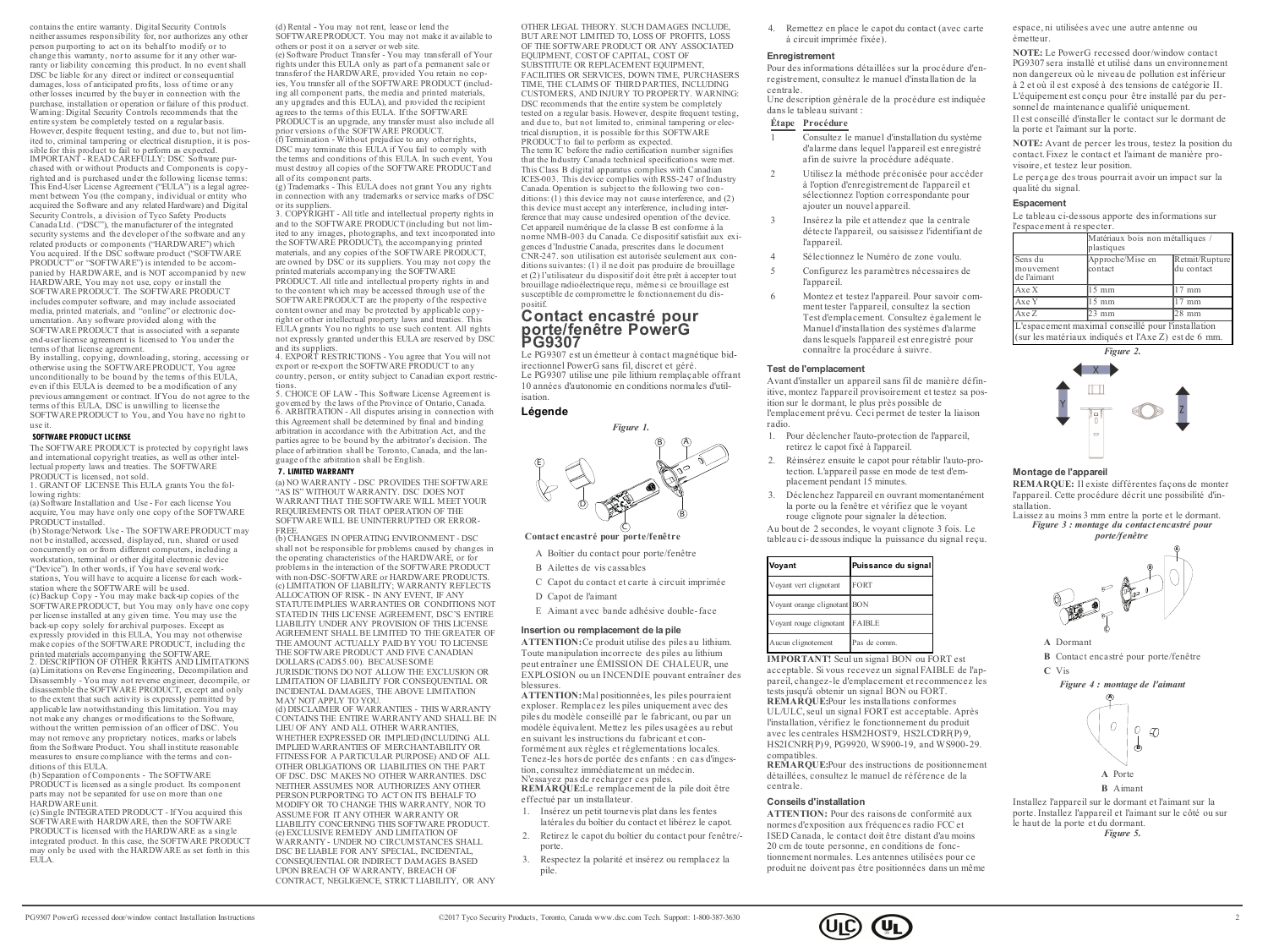

Marquez les emplacements du contact pour porte/fenêtre et de l'aimant. Vérifiez que les emplacements du contact et de l'aimant sont correctement alignés.

### **Installation de capteur.**

Installez le capteur en procédant comme suit :

- 1. Utilisez une mèche 3/4 pour percer lentement un trou de 3/4 de pouce pour fixer le contact pour porte/fenêtre sur le dormant.
- 2. Fixez le boîtier du contact à la surface de montage avec deux vis et insérez le capot. S'il n'y a pas 3 mm entre la porte et le dormant, procédez au perçage en deux étapes. À l'aide d'une mèche 22 mm, percez un trou de 2 mm de profondeur puis, avec une mèche de 19 mm, percez un trou de 70 mm. Cassez les ailettes, nettoyez les arêtes et insérez l'appareil. L'appareil est encastré dans le dormant et ne gêne pas la porte.

*Figure 6 : installation du capteur* 2.68 in (68 mm)  $0.6 \ln \frac{1}{2}$  $[15 mm]$  0.08 in 2 mm Magnet/Door Device/Frame 7/8 in ( 22.2 mm)

#### **Installation de l'aimant.**

3/4 in ( 19.05 mm)

Posez l'aimant en utilisant une des méthodes suivantes :

1. En percant

- a. Utilisez une mèche de 3/4 de pouces pour percer un trou de 15 mm.
- b. Retirez les pellicules protectrices de la bande adhésive de l'aimant et collez-le à l'intérieur du capot pour aimant (partie D).
- 2. En utilisant la bande adhésive double-face, sans le boîtier pour aimant :
	- a. Retirez les pellicules protectrices de la bande adhésive de l'aimant et collez-le sur la fenêtre/porte.

**REMARQUE :** la méthode 2 n'est possible que s'il y a au moins 2 mm entre la porte et le dormant. Facultatif : apposez sur le capot du contact et le capot de l'aimant un autocollant de la même couleur que celle de la porte ou du dormant.

#### **Caractéristiques techniques**

**Fréquence** 912 à 919 MHz **Protocole de communication** PowerG **Puissance maximale**  $+14$  dBm **Type de pile** Pile au lithium 3V CR-2 de type Panasonic ou GP, ou équivalent **Autonomie** 10 ans (utilisation normale) **Supervision de** Transmission automatique des don**la pile** nées sur l'état de la pile dans le cadre d'un rapport d'état périodique, et immédiatement en cas de détection de pile faible. **Niveaude pile** 2,5 V **faible Plage de températures** -10 °C à 50 °C **Humidité relative** 5 % à 95 % sans condensation **Type d'aimant** Terre rare **Taille du contact (HxP)** 2,66 pouces x 0,75 pouces **Taille du capot** 0,67pouces x 0,08 pouces **de l'aimant (HxP) Poids(avec pile** 25 g **et aimant) Blanc** ou transparent **Matière du boîtier** Polycarbonate

*Figure 7.*

### **Récepteurs compatibles**

Cet appareil peut être utilisé avec les centrales et récepteurs DSC qui utilisent la technologie PowerG. **PG9307 Contacto PowerG para ventana/puerta empotrada**

PG9307 es un dispositivo de contacto magnético PowerG inalámbrico doble, supervisado y discreto. PG9307 utiliza una batería de litio sustituible y debería durar 10 años con un uso normal.

*Figura 1.*

**Leyenda**



**Contacto para ventana/puerta empotrada**

- A Carcasa de contacto para ventana/puerta
- B Tornillos desarmables
- C Cubierta de contacto y panel del circuito
- D Cubierta del imán
- E Imán con adhesivo de ambos lados

### **Introducción o cambio de la batería**

**PRECAUCIÓN:**Este producto usa batería de litio. La manipulación inapropiada de las baterías de litio podría ocasionar GENERACIÓN DE CALOR, EXPLOSIÓN o INCENDIO, lo que podría llevar a lesiones personales.

**ADVERTENCIA:**Si las baterías no son colocadas correctamente, podría haber peligro de explosión. Reemplácelas únicamente por una igual o una equivalente recomendada por el fabricante. La eliminación de baterías usadas se debe efectuar acorde con las instrucciones del fabricante y de conformidad con las reglas y reglamentaciones locales.

Mantenga alejado del alcance de los niños: en caso de tragarlas, consulte inmediatamente a un médico. No intente recargar estas baterías. **NOTA:**El cambio de baterías debe estar a cargo de un instalador.

- 1. Coloque un destornillador pequeño de cabeza plana en las ranuras que se encuentran en la parte lateral de la carcasa de contacto y retire la cubierta de contacto.
- 2. Libere la cubierta de la carcasa de contacto de la puerta/ventana.
- 3. Preste atención a la polaridad y coloque o reemplace la batería.
- 4. Coloque nuevamente la cubierta de contacto (con el panel de circuito sujetado).

### **Registro**

Para información sobre el procedimiento de registro, consulte el manual de instalación del panel. En el siguiente diagrama de flujo se provee una descripción general del procedimiento:

# **Etapa Procedimiento**

- 1 Para garantizar la aplicación de las etapas apropiadas, consulte el manual de instalación del sistema de alarma en el que el dispositivo está registrado.
- 2 Entre en la opción Registro de dispositivo por medio del método especificado y elija la opción apropiada para agregar el nuevo dispositivo.
- 3 Coloque la batería y espere a que el panel detecte el dispositivo o ingrese el ID del dispositivo.
- 4 Elija el número de la zona deseada.
- 5 Configure todoslos parámetros del dispositivo que sean necesarios.
- 6 Coloque y pruebe el dispositivo. Para obtener información acerca de cómo probar el dispositivo, consulte Prueba de colocación. Consulte también el manual de instalación de sistemas de alarma, para comprobar si el dispositivo está registrado o para ver otros procedimientos de prueba que sean necesarios.

### **Cómo realizar una prueba de ubicación**

Antes de colocar cualquier dispositivo inalámbrico de manera permanente, coloque temporalmente el dispositivo y pruebe su ubicación en el marco de la puerta, lo más cerca posible del área de instalación planificada. Esto es para comprobar el link de radio.

- 1. Para manipular el dispositivo, retire la cubierta.
- 2. Coloque nuevamente la cubierta para reestablecer la manipulación. El dispositivo entra ahora en modo de prueba de ubicación por 15 minutos.
- 3. Para disparar el dispositivo, abra la puerta o ventana y verifique que el indicador LED rojo parpadee, lo que indica detección.
- Al cabo de dos segundos, el indicador LED parpadea tres veces. En la siguiente tabla se indica la potencia de la señal recibida.

### **Respuesta del indicador LED Potencia de señal**

| El indicador LED verde parpadea         | <b>ALTA</b>      |
|-----------------------------------------|------------------|
| El indicador LED naranja parpadea BUENA |                  |
| El indicador LED rojo parpadea          | BAJA             |
| Sin parpadeo                            | Sin comunicación |

**¡IMPORTANTE!** Las únicas potencias de señal aceptables son BUENA o ALTA. Si recibe una señal BAJA del dispositivo, reubíquelo y vuelva a probar hasta que reciba una potencia de señal BUENA o ALTA.

**NOTA:**En instalaciones de UL/ULC, solo se admite una potencia de señal ALTA. Después de la

instalación, verifique la funcionalidad del producto junto con los paneles de control compatiblesHSM2HOST9, HS2LCDRF(P) 9, HS2ICNRF(P) 9, PG9920, WS900-19, and WS900-29. **NOTA:**Para ver instrucciones de colocación, consulte el manual de referencia del panel de control.

### **Consejos para la instalación**

**PRECAUCIÓN:**Para cumplir con los requisitos de cumplimiento de normas de exposición a RF de FCC e ISED de Canadá, el contacto se debe ubicar a una distancia de al menos 20 cm de todas las personas durante el funcionamiento normal. Las antenas que se utilizan para este producto no se deben instalar ni utilizar junto con otra antena u otro transmisor.

**NOTA:**El PG9307 PowerG recessed door/window contactse debe instalar y utilizar en un entorno que provea el nivel de contaminación máximo de 2 y la categoría de sobretensión II en LUGARES NO PELIGROSOS. El equipo está diseñado para ser instalado solo por personal de servicio capacitado. Se recomienda colocar el contacto en el marco de la puerta y el imán en la puerta.

**NOTA:**Antes de hacer los orificios, compruebe la ubicación. Coloque temporalmente el contacto y el imán para probar su ubicación.

Una vez hecho el orificio, podría impactar la calidad de la señal.

# **Separación de espacio**

La siguiente tabla describe la información acerca de la separación de espacio.

| Dirección de<br>movimiento | Acercamiento/Acción | Retiro/Rotura |
|----------------------------|---------------------|---------------|
| del imán                   |                     |               |
| Eie X                      | mm                  | mm            |
| Eje Y                      | mm                  | mm            |
| Eje Z                      | 23<br>mm            | mm            |

Z) es de 6 mm (0,24 pulgadas). *Figura 2.*



### **Montaje del dispositivo**

**NOTA:**Existen diversas maneras de colocar el dispositivo. Este procedimiento describe una opción para la instalación.

Deje una distancia mínima de 3 mm entre la puerta y el marco.

*Figura 3: Montaje del contacto para ventana/puerta empotrada*



**A** Marco de la puerta **B** Contacto para ventana/puerta empotrada **C** Tornillos

*Figura 4: Montaje del imán*



Coloque el dispositivo en el marco de la puerta e instale el imán en la puerta. Coloque el dispositivo y el imán ya sea en el costado o en la parte superior de la puerta, y en el marco de la puerta.



Marque la ubicación del contacto para ventana/puerta y del imán. Asegúrese de que las ubicaciones del contacto y del imán estén alineadas correctamente.

### **Instalación del sensor.**

Instale el sensor según los siguientes pasos:

- 1. Use una broca de 3/4 para agujerear un orificio de 3/4 pulgadas en el marco de la puerta para el contacto para ventana/puerta.
- 2. Fije la carcasa del contacto en la superficie de montaje con los dos tornillos y coloque la cubierta. Si no hay un espacio de 3 mm entre la puerta y el marco, es necesario hacer la perforación de dos pasos. Con una herramienta de 22 mm, haga un orificio poco profundo de 2 mm, seguido por un orificio profundo de 70 mm con una herramienta de 19 mm. Rompa los tornillos desarmables, limpie los bordes puntiagudos y coloque el dispositivo. El dispositivo se empotra dentro del marco, sin interferir con la puerta.

*Figura 6: Instalación del sensor*



#### **Instalación del imán.**

Instale el imán según una de las siguientes opciones: 1. Por perforación:

- a. Use una broca de 3/4 pulgadas para hacer un orificio profundo de 15 mm.
- b. Quite el adhesivo de ambos lados del imán y péguelo dentro de la cubierta del imán (parte D).
- 2. Mediante el uso del adhesivo de ambos lados sin la carcasa del imán:
	- a. Quite el adhesivo de ambos lados del imán y péguelo en la ventana/puerta.